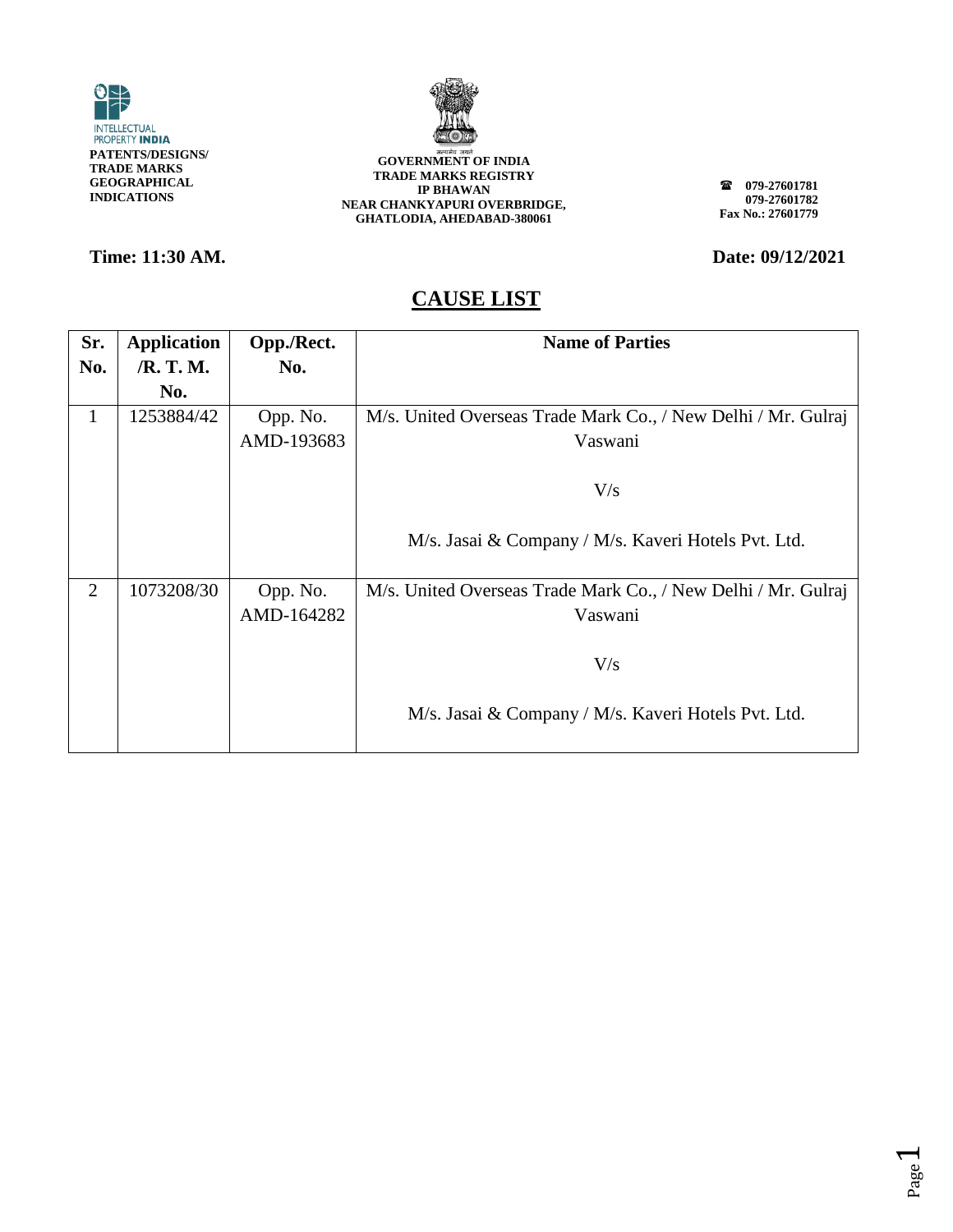



### **Time: 11:00 AM. Date: 13/12/2021**

**079-27601781 079-27601782 Fax No.: 27601779**

| Sr.            | <b>Application</b> | Opp./Rect. | <b>Name of Parties</b>                                                                    |
|----------------|--------------------|------------|-------------------------------------------------------------------------------------------|
| No.            | /R. T. M.          | No.        |                                                                                           |
|                | No.                |            |                                                                                           |
| $\mathbf{1}$   | 613407/23          | Rect. No.  | M/s. Superfastaction Registration Service, Surat / M/s. Sumeet                            |
|                |                    | AMD-259329 | <b>Industries Limited, Surat</b>                                                          |
|                |                    |            | V/s                                                                                       |
|                |                    |            | Mr. Hiral C. Joshi, Mumbai / M/s. Shree Ganesh Textile Also                               |
|                |                    |            | Trading as Sumilon Group of Companies, Surat                                              |
| $\overline{2}$ | 1077871/34         | Opp. No.   | Mr. Rajender Kumar Makhija, Rajasthan                                                     |
|                |                    | AMD-187451 | V/s                                                                                       |
|                |                    |            | M/s. L.R. Swami Co., Chennai / M/s. Raja Rajeshwari Match<br>Works, Tamilnadu             |
| $\overline{3}$ | 1313488/24         | Opp. No.   | Mr. Ajit A. Warialani, Vadodara / Mr. Bhanwarlal Chelaramji                               |
|                |                    | AMD-209935 | Choudhary, Surat                                                                          |
|                |                    |            | V/s                                                                                       |
|                |                    |            | M/s. Superfastaction Regn. Service, Surat / M/s. Rakhi Silk<br>Mills, Surat               |
| $\overline{4}$ | 1760477/05         | Opp. No.   | M/s. Rahul Chaudhry & Partners, New Delhi / M/s. Baxter                                   |
|                |                    | AMD-763235 | Pharmaceuticals India Private Limited, Ahmedabad                                          |
|                |                    |            | V/s                                                                                       |
|                |                    |            | M/s. Taj Trade Mark Pvt. Ltd., Agra / M/s. Safety Footwear<br>India Private Limited, Agra |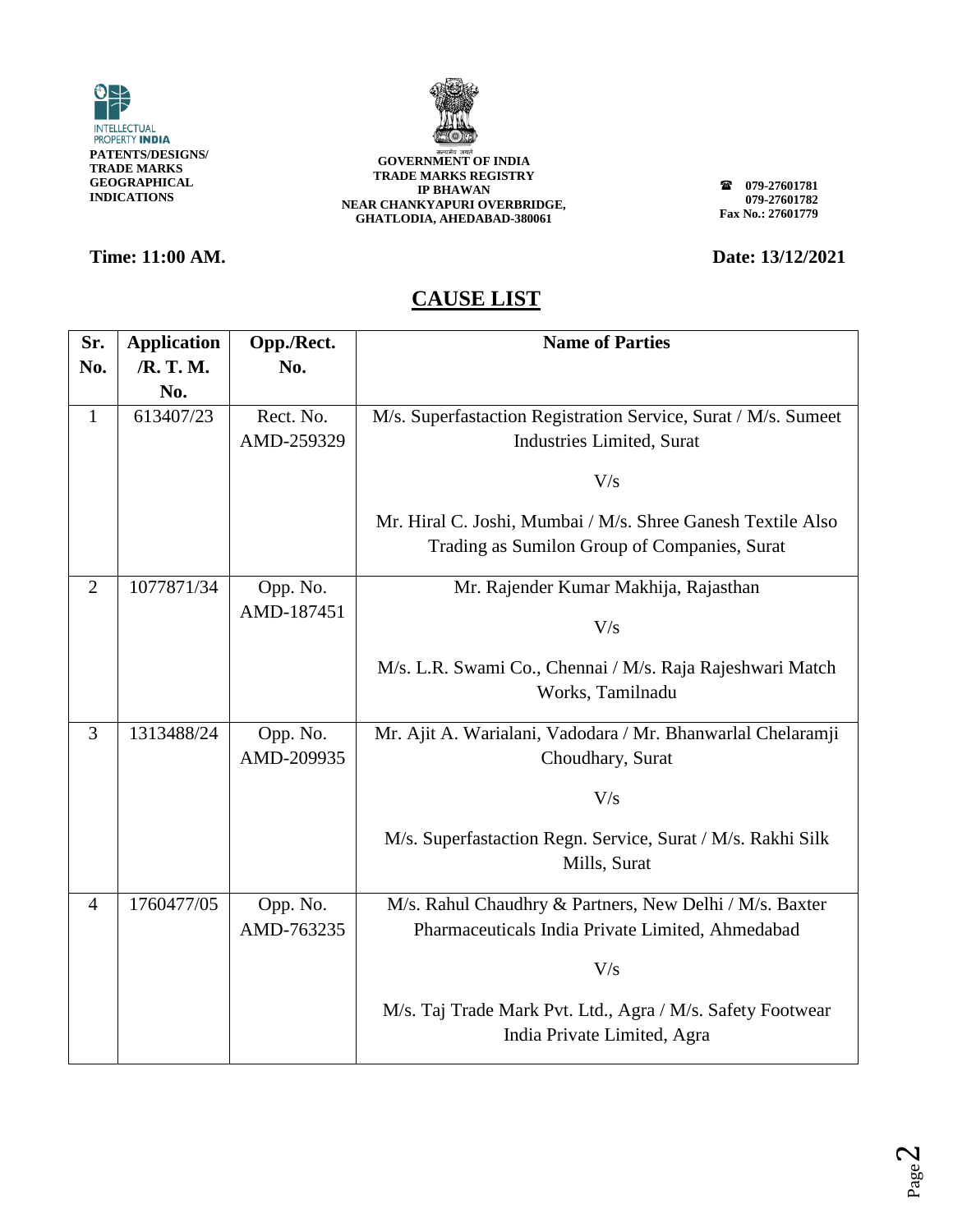



### **Time: 11:00 AM. Date: 14/12/2021**

**079-27601781 079-27601782 Fax No.: 27601779**

| Sr.            | <b>Application</b> | Opp./Rect. | <b>Name of Parties</b>                                                    |
|----------------|--------------------|------------|---------------------------------------------------------------------------|
| No.            | /R. T. M.          | No.        |                                                                           |
|                | No.                |            |                                                                           |
| $\mathbf{1}$   | 613853/30          | Opp. No.   | M/s. H.K. Acharya & Company, Ahmedabad / M/s. Mukesh Tea                  |
|                |                    | AMD-215200 | Processors & Packers, Surat                                               |
|                |                    |            | V/s                                                                       |
|                |                    |            | M/s. Y.J. Trivedi & Co., Ahmedabad / M/s. Jivraj Tea Limited,<br>Surat    |
| $\overline{2}$ | 1076835/05         | Opp. No.   | Mr. Jatin Y. Trivedi, Ahmedabad / M/s. Intas Pharmaceuticals              |
|                |                    | AMD-166655 | Limited, Ahmedabad                                                        |
|                |                    |            | V/s                                                                       |
|                |                    |            |                                                                           |
|                |                    |            | Ms. Sujata Chaudhri IP Attorneys, Uttar Pradesh / M/s.                    |
|                |                    |            | Glaxosmithkline Pharmaceuticals Ltd., Mumbai                              |
| 3              | 1149178/05         | Opp. No.   | H.K. Acharya & Co., Ahmedabad / M/s. Snehangshu Ranjan                    |
|                |                    | AMD-191585 | Dev                                                                       |
|                |                    |            | V/s                                                                       |
|                |                    |            | M/s. Aristro Pharmaceuticals Pvt. Ltd., Mumbai                            |
| $\overline{4}$ | 2301423/05         | Opp. No.   | M/s. Easy Trade Solution, Ahmedabad / M/s. Maxeema Biotech                |
|                |                    | AMD-898350 | Private Limited, Ahmedabad                                                |
|                |                    |            | V/s                                                                       |
|                |                    |            | M/s. Mohan Associates., Chennai / M/s. TTK Healthcare<br>Limited, Chennai |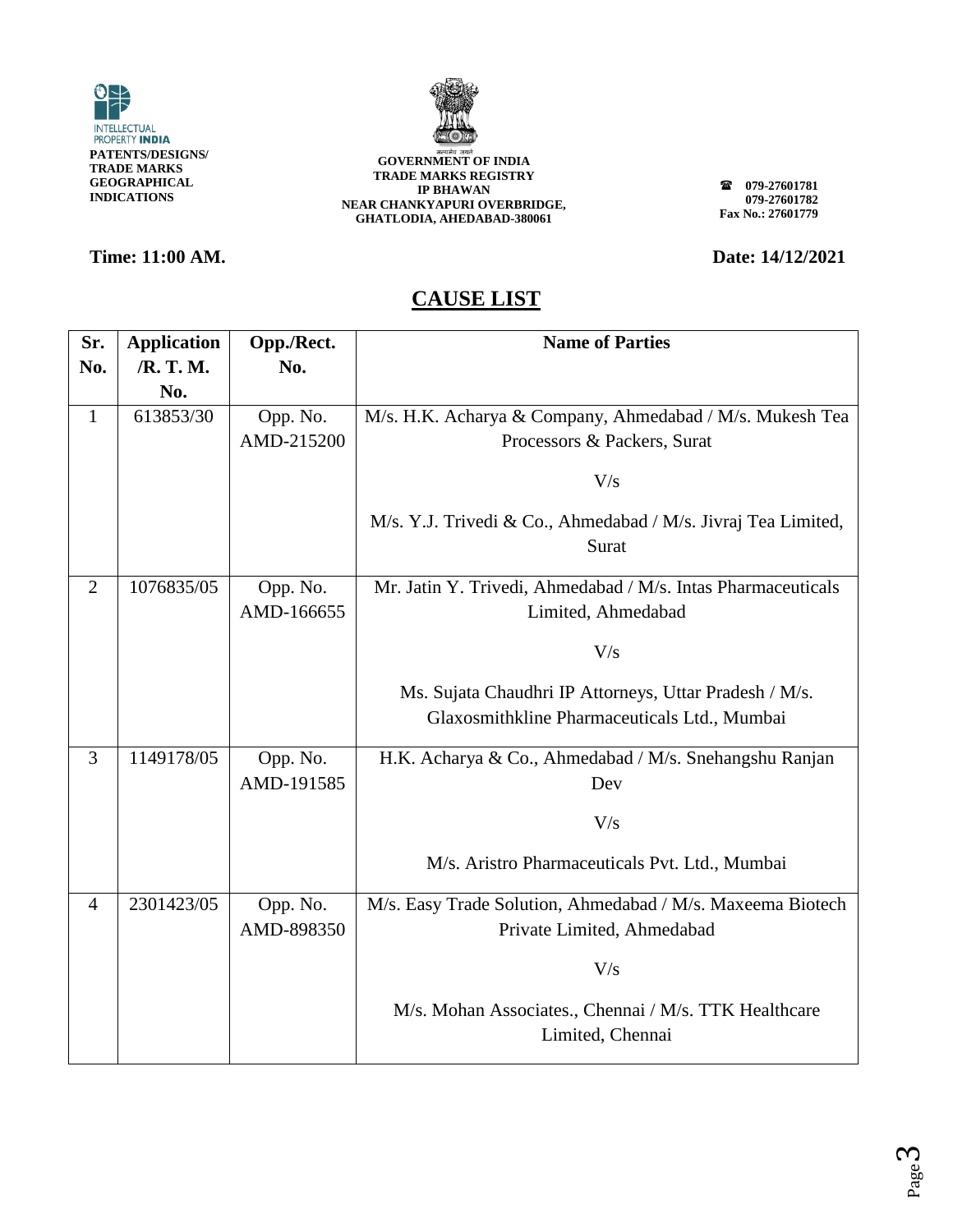



**079-27601781 079-27601782 Fax No.: 27601779**

**Time: 11:00 AM. Date: 15/12/2021** 

| Sr.            | <b>Application</b> | Opp./Rect.             | <b>Name of Parties</b>                                                             |
|----------------|--------------------|------------------------|------------------------------------------------------------------------------------|
| No.            | /R. T. M.          | No.                    |                                                                                    |
|                | No.                |                        |                                                                                    |
| $\mathbf{1}$   | 992109/30          | Rect. No.              | M/s. Y.J. Trivedi & Co., Ahmedabad / M/s. Jivraj Tea Limited,                      |
|                |                    | AMD-260564             | Surat                                                                              |
|                |                    |                        | V/s                                                                                |
|                |                    |                        | M/s. H K Acharya & Company, Ahmedabad / M/s. Shah Jivraj<br>Nanchand & Sons, Udhna |
| $\overline{2}$ | 1021107/25         | Opp. No.               | M/s. A. R. Shah & Co., Ahmedabad / M/s. Koyo Fashion Pvt.                          |
|                |                    | AMD-221359             | Ltd., Ahmedabad                                                                    |
|                |                    |                        | V/s                                                                                |
|                |                    |                        |                                                                                    |
|                |                    |                        | Mr. Chandrakant M. Joshi, Mumbai                                                   |
| 3              | 1741189/11         | Opp. No.               | Mr. Kasyapbhai Arajanbhai Borad, Rajkot                                            |
|                |                    | AMD-762144             | V/s                                                                                |
|                |                    |                        | S. Majumdar & Co., Kolkata                                                         |
| $\overline{4}$ | 2302134/05         | Opp. No.<br>AMD-833741 | M/s. Parker & Parker Company, Ahmedabad / Ms. Rashmiben                            |
|                |                    |                        | Ashishbhai Amin, Ahmedabad                                                         |
|                |                    |                        | V/s                                                                                |
|                |                    |                        | Advocate V. Ravi, Chennai / M/s. Micro Labs Ltd, Banglore                          |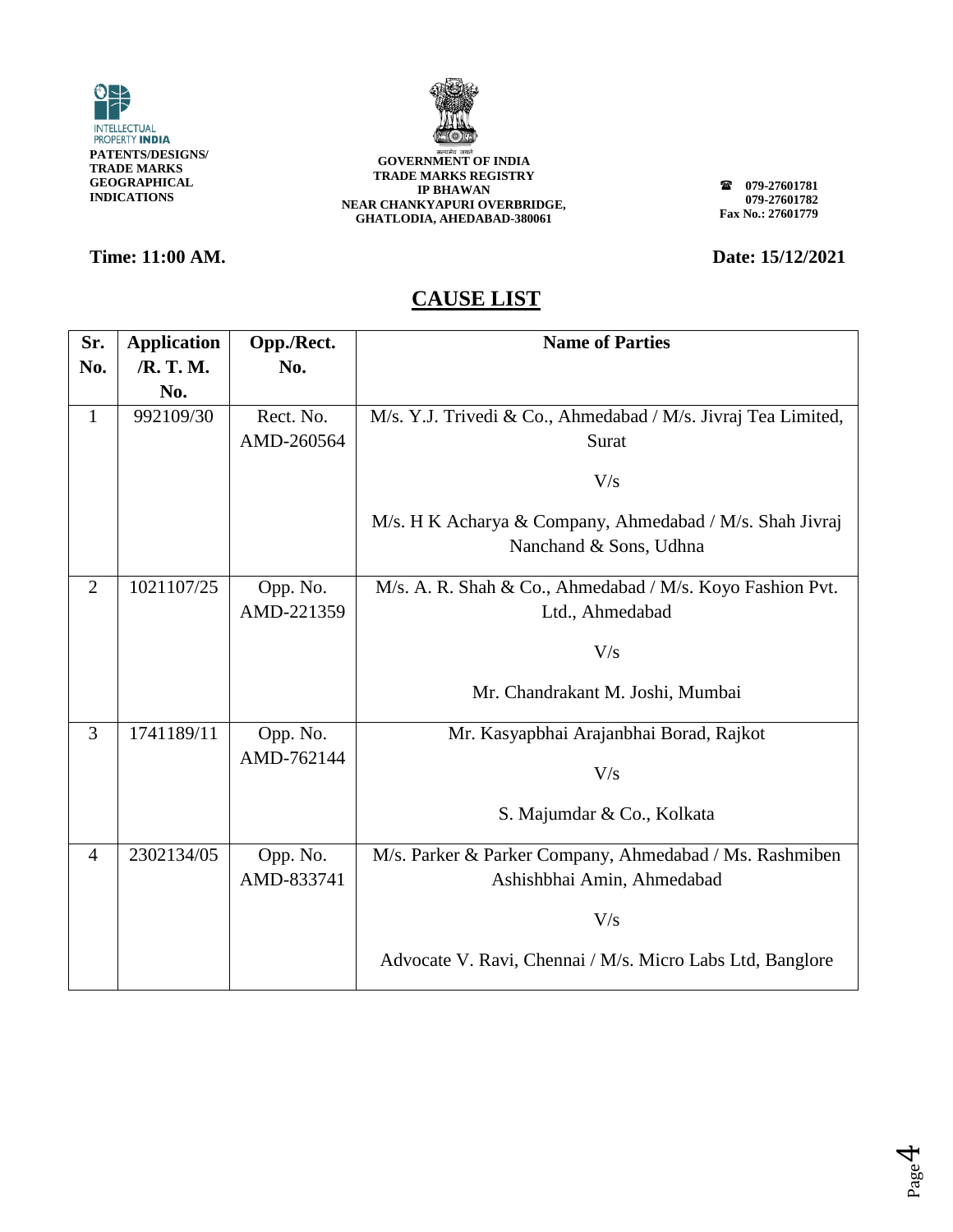



### **Time: 11:00 AM. Date: 20/12/2021**

**079-27601781 079-27601782 Fax No.: 27601779**

| Sr.            | <b>Application</b> | Opp./Rect. | <b>Name of Parties</b>                                          |
|----------------|--------------------|------------|-----------------------------------------------------------------|
| No.            | /R. T. M.          | No.        |                                                                 |
|                | No.                |            |                                                                 |
| $\mathbf{1}$   | 1020484/10         | Opp. No.   | M/s. Trade Mark Registration Services, Jaipur / M/s. Shree Alfa |
|                |                    | AMD-193802 | Health Care Pvt.Ltd., Jaipur                                    |
|                |                    |            | V/s                                                             |
|                |                    |            |                                                                 |
|                |                    |            | M/s. Jasani & Company, Rajkot / M/s. Medicare Hygiene           |
|                |                    |            | Private Limited, Ahmedabad                                      |
| 2              | 1020484/10         | Opp. No.   | M/s. Trade Mark Registration Services, Jaipur / M/s. Shree Alfa |
|                |                    |            | Health Care Pvt. Ltd., Jaipur                                   |
|                |                    | AMD-196308 | V/s                                                             |
|                |                    |            |                                                                 |
|                |                    |            | M/s. Bharti Registration Service, New Delhi / M/s. Sahnisons    |
|                |                    |            | Manufacturing Company, New Delhi                                |
| 3              | 1392122/29         | Opp. No.   | M/s. K.C. Patel & Co., Ahmedabad / M/s. Patson Foods (India)    |
|                |                    |            | Pvt. Ltd., Navsari                                              |
|                |                    | AMD-250912 | V/s                                                             |
|                |                    |            |                                                                 |
|                |                    |            | M/s. Anand And Anand, New Delhi / Piruz Khambatta,              |
|                |                    |            | Ahmedabad                                                       |
| $\overline{4}$ | 1392123/32         | Opp. No.   | M/s. K.C. Patel & Co., Ahmedabad / M/s. Patson Foods (India)    |
|                |                    |            | Pvt. Ltd., Navsari                                              |
|                |                    | AMD-250913 | V/s                                                             |
|                |                    |            |                                                                 |
|                |                    |            | M/s. Anand & Anand, New Delhi / M/s. Piruz Khambatta,           |
|                |                    |            | Ahmedabad                                                       |
|                |                    |            |                                                                 |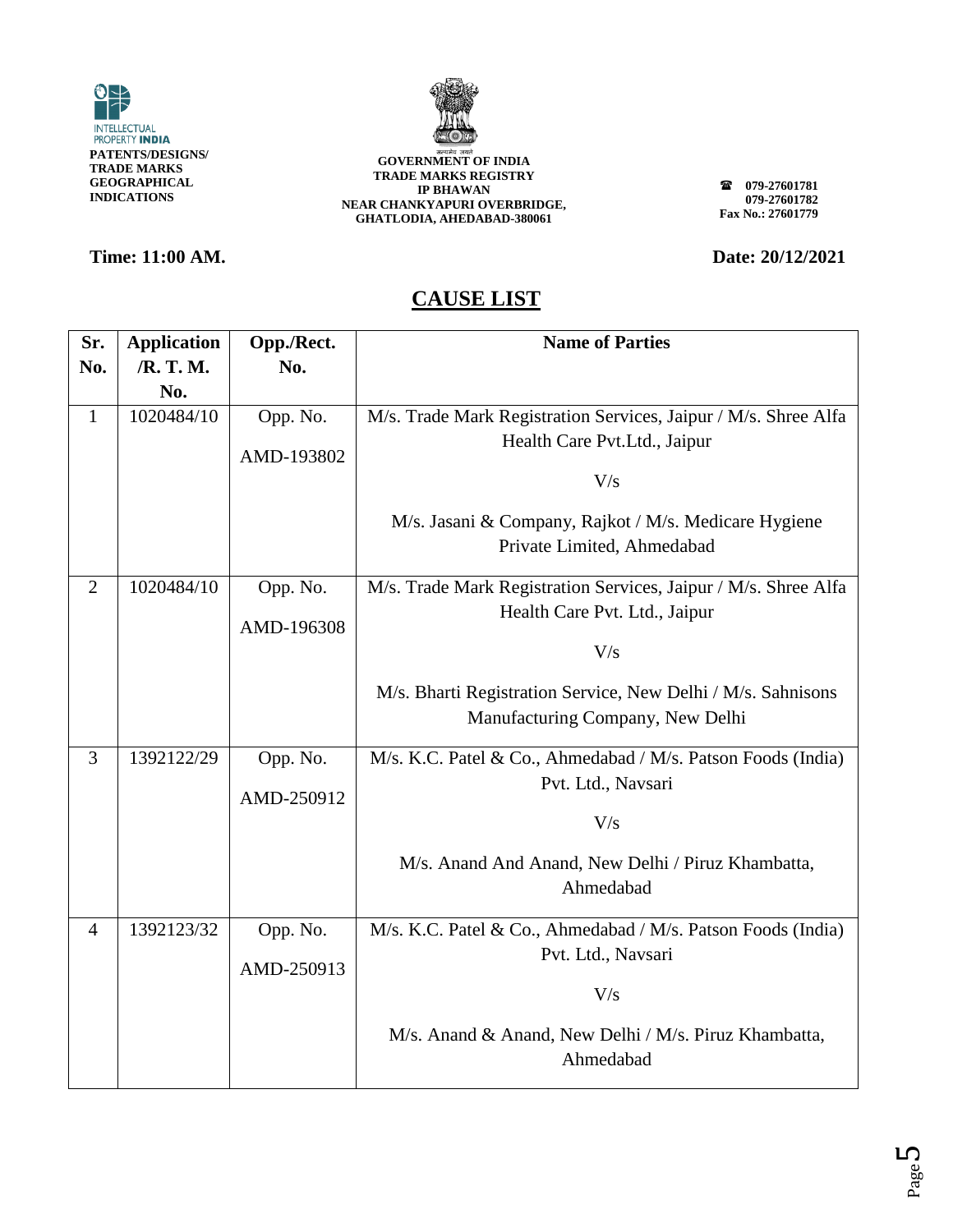



### **Time: 11:00 AM. Date: 21/12/2021**

**079-27601781 079-27601782 Fax No.: 27601779**

| Sr.            | <b>Application</b> | Opp./Rect.             | <b>Name of Parties</b>                                                                                        |
|----------------|--------------------|------------------------|---------------------------------------------------------------------------------------------------------------|
| No.            | /R. T. M.          | No.                    |                                                                                                               |
|                | No.                |                        |                                                                                                               |
| $\mathbf{1}$   | 2162189/11         | Opp. No.               | M/s. Tradesafe, Ahmedabad / M/s. Kelvin Plastic Pvt. Ltd.,                                                    |
|                |                    | AMD-817903             | Rajkot                                                                                                        |
|                |                    |                        |                                                                                                               |
|                |                    |                        | V/s                                                                                                           |
|                |                    |                        | Mr. Anshul Goel, New Delhi / Mr. Anshul Kumar, New Delhi                                                      |
| $\overline{2}$ | 2203850/07         | Opp. No.               | Mr. Amit J. Gandhi, Surat                                                                                     |
|                |                    | AMD-809429             | V/s                                                                                                           |
|                |                    |                        | M/s. Worldwide Registration Bureau, New Delhi / M/s. Guru<br>Nanak Iron & Steel Manufacturing Company, Punjab |
| 3              | 2205539/16         | Opp. No.<br>AMD-825464 | M/s. Superfastaction Regn. Service, Surat / M/s. White Lotus<br>Industries Ltd., Surat                        |
|                |                    |                        | V/s                                                                                                           |
|                |                    |                        | Advocate G. Ramji, Chennai / M/s. Vikram Publishers Pvt. Ltd.,<br>Vijayawada                                  |
| $\overline{4}$ | 2950541/35         | Opp. No.               | M/s. K.C. Patel & Co., Ahmedabad / Mr. Maheshbhai P.                                                          |
|                |                    | AMD-953566             | Bopaliya, Rajkot                                                                                              |
|                |                    |                        | V/s                                                                                                           |
|                |                    |                        | M/s. Regal And Regal, Rajkot / Mr. Rajesh Kantilal Pujara,<br>Rajkot                                          |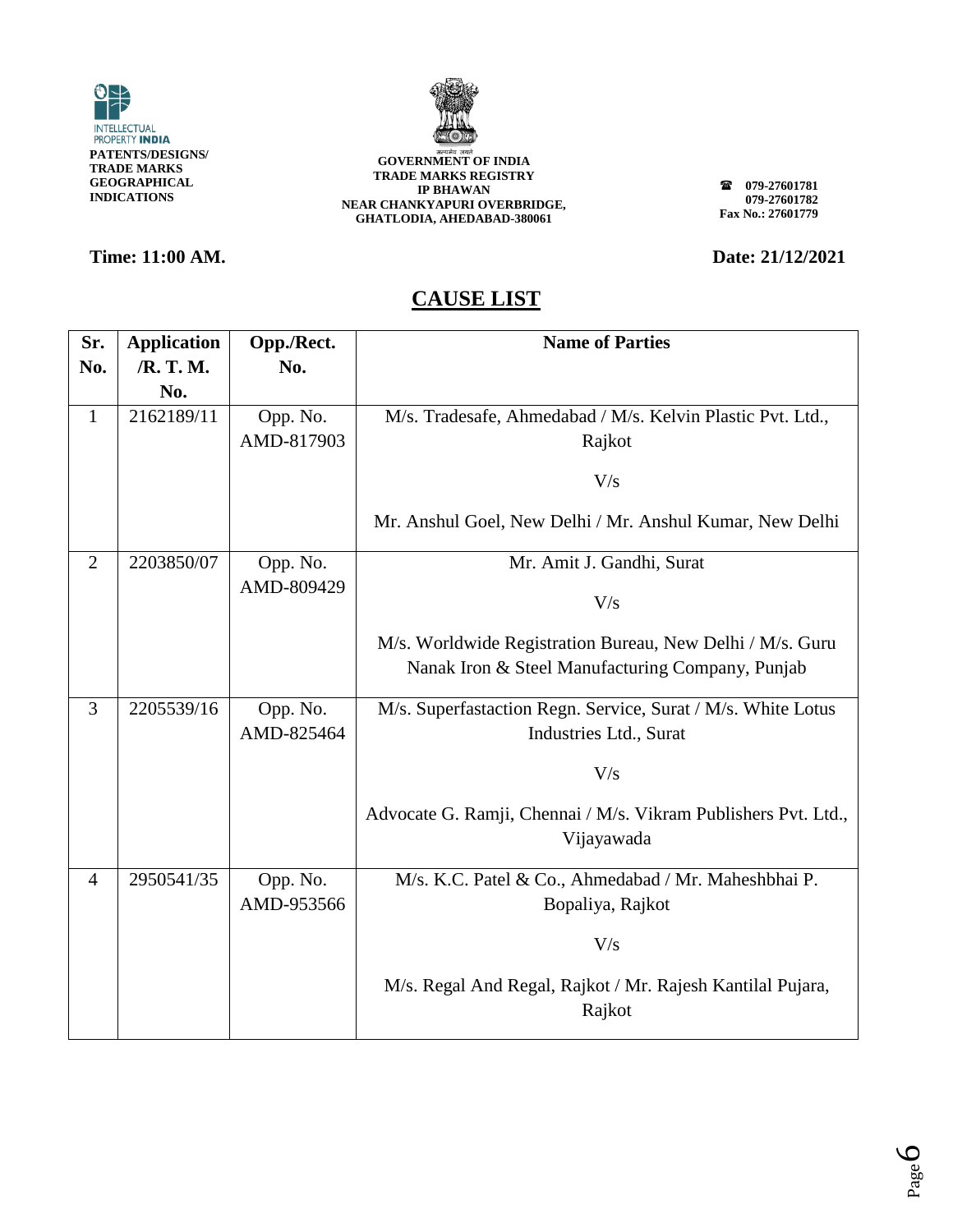



**079-27601781 079-27601782 Fax No.: 27601779**

## **Time: 11:00 AM. Date: 22/12/2021**

| Sr.            | <b>Application</b> | Opp./Rect.             | <b>Name of Parties</b>                                                                     |
|----------------|--------------------|------------------------|--------------------------------------------------------------------------------------------|
| No.            | /R. T. M.          | No.                    |                                                                                            |
|                | No.                |                        |                                                                                            |
| $\mathbf{1}$   | 596970/30          | Opp. No.               | Mr. Manav Mehta, Ahmedabad / M/s. Annapurna Udyog                                          |
|                |                    | AMD-56156              | Bhandar, Ahmedabad                                                                         |
|                |                    |                        | V/s                                                                                        |
|                |                    |                        | M/s. Y.J. Trivedi & Co., Ahmedabad / M/s. Nasik Hing<br>Supplying, Maharashtra             |
| $\overline{2}$ | 616394/30          | Opp. No.<br>AMD-179539 | M/s. H.K. Acharya & Company, Ahmedabad / M/s. Shah Jivraj<br>Nanchand & Sons, Udhna        |
|                |                    |                        | V/s                                                                                        |
|                |                    |                        | M/s. Y.J. Trivedi & Co., Ahmedabad / M/s. Jivraj Tea Limited,<br>Surat                     |
| 3              | 1006764/32         | Opp. No.<br>AMD-161067 | M/s. K.C. Patel & Co., Ahmedabad / Ms. Madhuben V.<br>Makadiya, Rajasthan                  |
|                |                    |                        | V/s                                                                                        |
|                |                    |                        | M/s. Ramachandra R. Mandhane, Kalyan (W) / Shri Mahila<br>Griha Udyog Lijjat Papad, Mumbai |
| $\overline{4}$ | 1306910/34         | Opp. No.<br>AMD-209838 | M/s. Y. J. Trivedi & Co., Ahmedabad / Mr. Mukundlal<br>Himmatlal Shah, Vadodara            |
|                |                    |                        | V/s                                                                                        |
|                |                    |                        | M/s. K.C. Patel & Co., Ahmedabad / M/s. The Sugandh Sagar<br>Snuff Works, Sihor            |